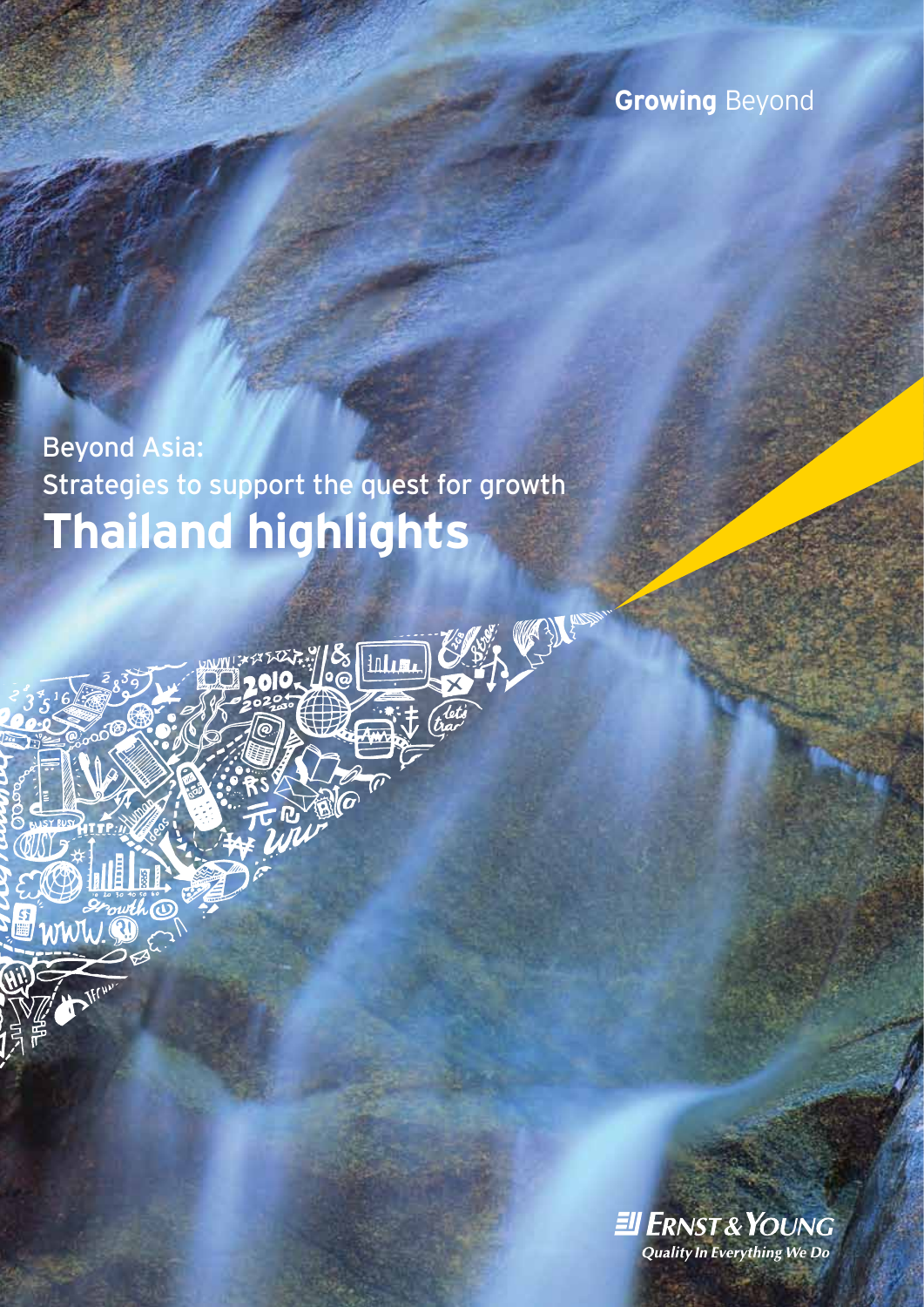### About this report

Rapid-growth markets have largely been viewed and studied from the perspective of inbound investment by companies based in the West. *Thailand highlights* and the larger report of which it is a part, *Beyond Asia: strategies to support the quest for growth*, offer rare insights about the strategies of outbound investment from companies based in Asia and provide in-depth perspectives on decision-making for companies from both mature and rapid-growth markets.

*Thailand highlights* is based on a survey of 617 business executives based in East and Southeast Asia, conducted by the Economist Intelligence Unit in March and April 2012. Companies were headquartered in mainland China, South Korea, Hong Kong, Indonesia, Malaysia, Singapore, Taiwan, Thailand and Vietnam. The sample included 50 interviews from Thailand. The complete report, *Beyond Asia: strategies to support the quest for growth*, includes the full

results from the survey in addition to qualitative interviews with several Ernst & Young sector and country leaders and the viewpoints of senior executives from companies across the region. Oxford Economics provided analysis of current and predicted trade flows among individual Asian markets and between Asia and the rest of the world.

All of the companies surveyed are Asian multinationals that obtain substantial revenues and profits from international markets. Companies with operations limited to East and Southeast Asia were classified as regional; those with operations in two or more markets in the Americas, Europe, the Middle East, Africa, India, Australia, New Zealand or Japan were classified as global. Both groups contained companies from all nine countries surveyed; large and small companies by revenue, a mix of public and private ownership, and a spread of industry sectors.

# **Contents**

| International expansion: business implications for Thai companies 7                     |  |
|-----------------------------------------------------------------------------------------|--|
|                                                                                         |  |
|                                                                                         |  |
|                                                                                         |  |
|                                                                                         |  |
| 6: The benefits of international expansion go beyond sales growth alone 10              |  |
| 8: Supply chain issues and strategic hiring are important areas where Thai corporate    |  |
| 9: Thai companies are more likely to control international operations from head office, |  |
| 10: Thai companies are far more averse to recruiting managerial talent from             |  |
|                                                                                         |  |
|                                                                                         |  |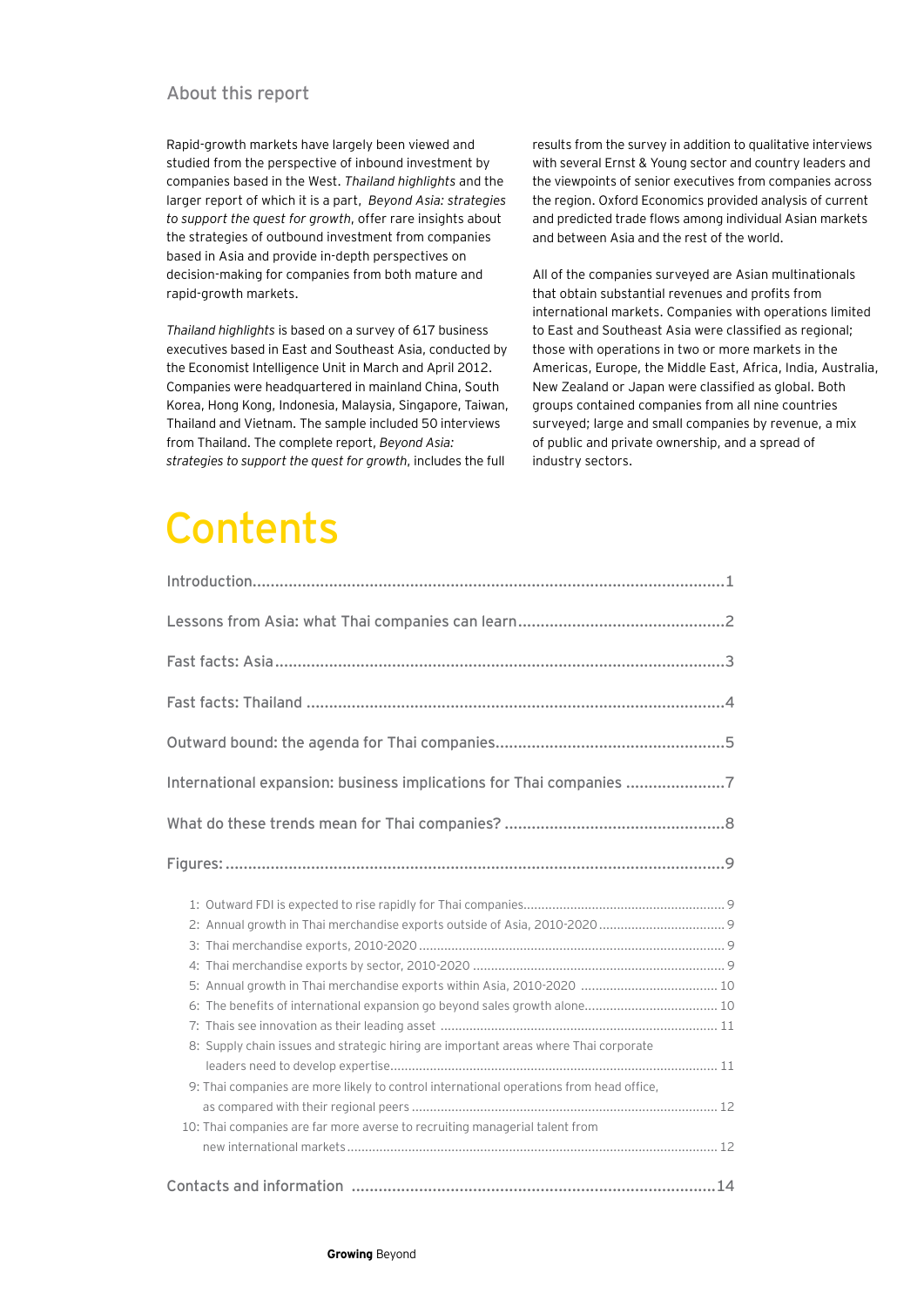## Introduction

In the face of a slow global economic<br>
recovery, Asia continues to grow at a rapid n the face of a slow global economic pace. Over the next decade, the region's GDP will grow more than 6% a year, according to forecasts by Oxford Economics. In the last 10 years, the region has been the world's fastestgrowing source of foreign direct investment (FDI). In 2010, FDI outflows from South, East and Southeast Asia totaled US\$230 billion. Although overall outflow has not yet reached the level of inflow, clearly the gap is fast narrowing. Regional companies are looking beyond Asia and targeting other regions of the world, whereas Asian companies that are already global are consolidating their investments and competing on a level platform with traditional Western multinationals.

Based on in-depth research conducted for Ernst & Young, featured in our report, *Beyond Asia: strategies to support the quest for growth*, we examine the practical issues that both regional and global Asian companies will need to consider to succeed in the next few years. We look at how, why and where companies are expanding and examine the challenges they are likely to face, and how they might overcome them. A key component of our analysis compares companies that currently operate only within Asia (regionally focused) and those that have significant operations or investments outside Asia (globally focused). As a result of this analysis, we have developed practical strategies to help businesses focus on the right rationales for investment, modes of entry and capabilities, as well as forecasts to improve decision-



making and planning for future global expansion.

With its businesses already highly internationalized, Thailand is already a major investor within Asia. This report compares our overall findings for Asia with those for Thailand and highlights the unique characteristics of Thai companies that are regionally and globally focused. It contains challenging and thought-provoking insights for Asian companies as they develop their strategies for expansion within and outside the region.

**Ruth Chaowanagawi Thailand Country Managing Partner Ernst & Young**

*The Thailand country report and Beyond Asia: strategies to support the quest for growth are part of Growing Beyond, our flagship program that explores how companies can grow faster by expanding into new markets, finding new ways to innovate and implementing new approaches to talent management.*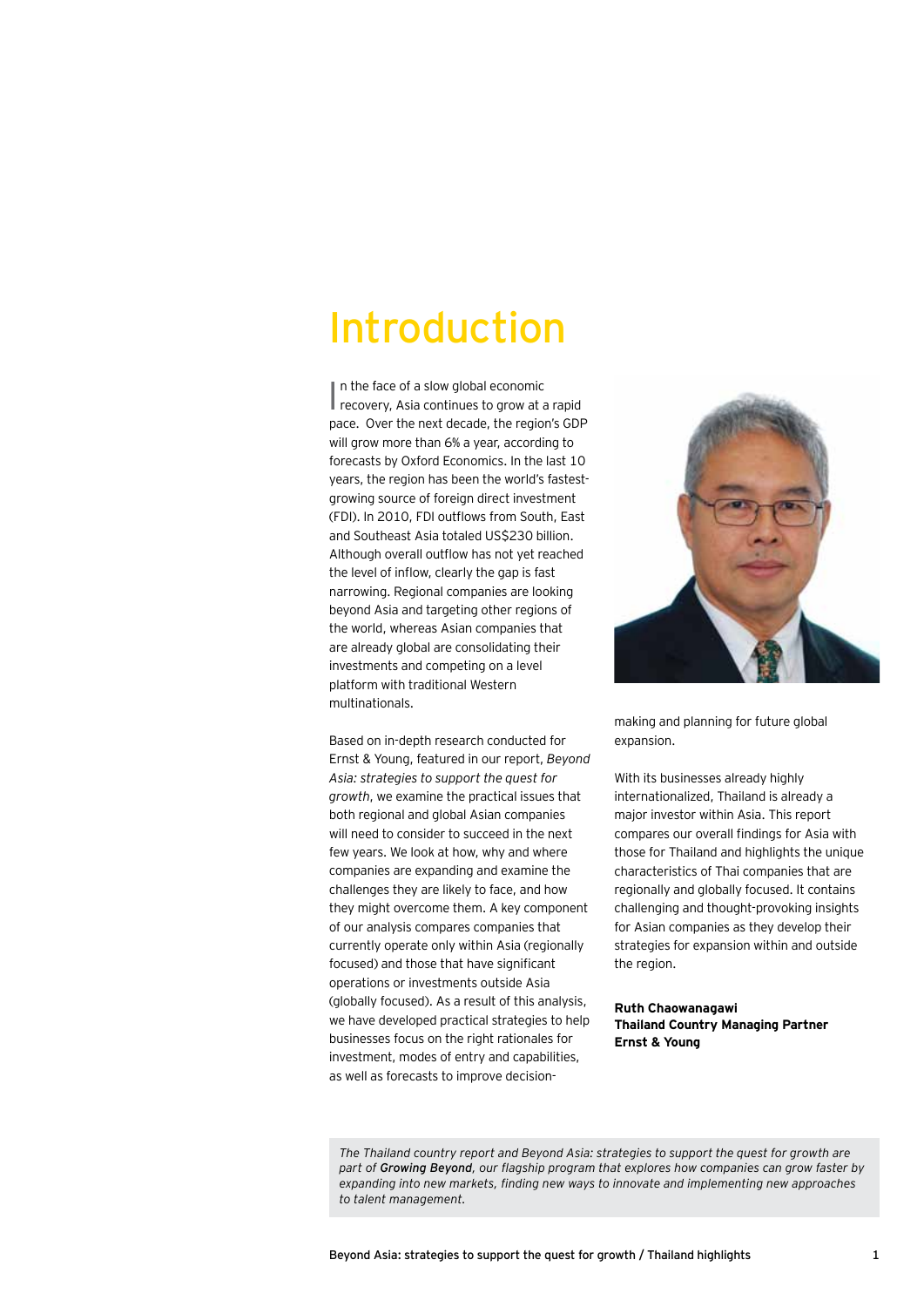## Lessons from Asia:

# What Thai companies can learn

s Asian companies grow in stature, the **A** S Asian companies grow in stature, the are most likely to point to those factors as key Another hurdle is that profitability tends to pattern of their overseas investment is advantages when targeting overseas markets. changing. Over the next three years, many players that are predominantly regional now will seek to become global players. Our survey found that Asian companies are expanding overseas for six key reasons: growth; diversification; routes to market; access to resources; access to skills; and access to technology. Regional companies emphasize building the capabilities and resources needed to further their ambitions, whereas global companies see expansion first as a means of securing new customers and sales growth.

The Asian business model is also changing. Where once they were renowned for lowcost manufacturing, Asian companies can now rightly boast of the quality of their products and services, and the strength of their technology. When asked about their key strengths and advantages, Asian executives

are most likely to point to those factors as key advantages when targeting overseas markets. Furthermore, Asian companies are becoming more conscious of — and more flexible about the deal structures they will consider. Regional companies in particular say partnerships and alliances will become more important to them, whereas mergers and acquisitions are a much more viable option for the globally focused companies.

#### **Autonomy, profitability pose challenges**

Still, several challenges remain. The farther from home they travel, the more likely Asian companies are to encounter difficulties with understanding the nuances of the local market abroad. Our regionally focused respondents consider themselves more effective than do their global peers at dealing with the challenges of running an international business, but they should not underestimate the complexity ahead. Control is also an issue, as globalization brings with it a need for greater autonomy. Many Asian companies remain tightly controlled from the center, but this raises questions about the effectiveness and agility of their decision-making, particularly in markets that are distant and unfamiliar. In general, companies in the survey tend to become more decentralized as they expand into developed markets.

lag investment. Growth may come relatively quickly, but making sure that investments are profitable is much more challenging. Increasing profitability requires companies to focus on efficiency and execution.

#### **The need for an international mindset**

Asian companies with a more diverse geographical footprint readily admit that their management teams need a better understanding of global markets and a more international outlook. Senior managers must have experience of different markets, the ability to understand and reconcile different cultural norms, and the ability to combine local and global talent into one seamless whole.

A step change is also required in talent management. Companies must create the right blend of local and global management and ensure that the right talent is in the right place to achieve key performance objectives. This becomes more difficult as companies broaden their footprint: global companies are less likely than are their regional peers to think that they are effective at many of these key aspects of talent management.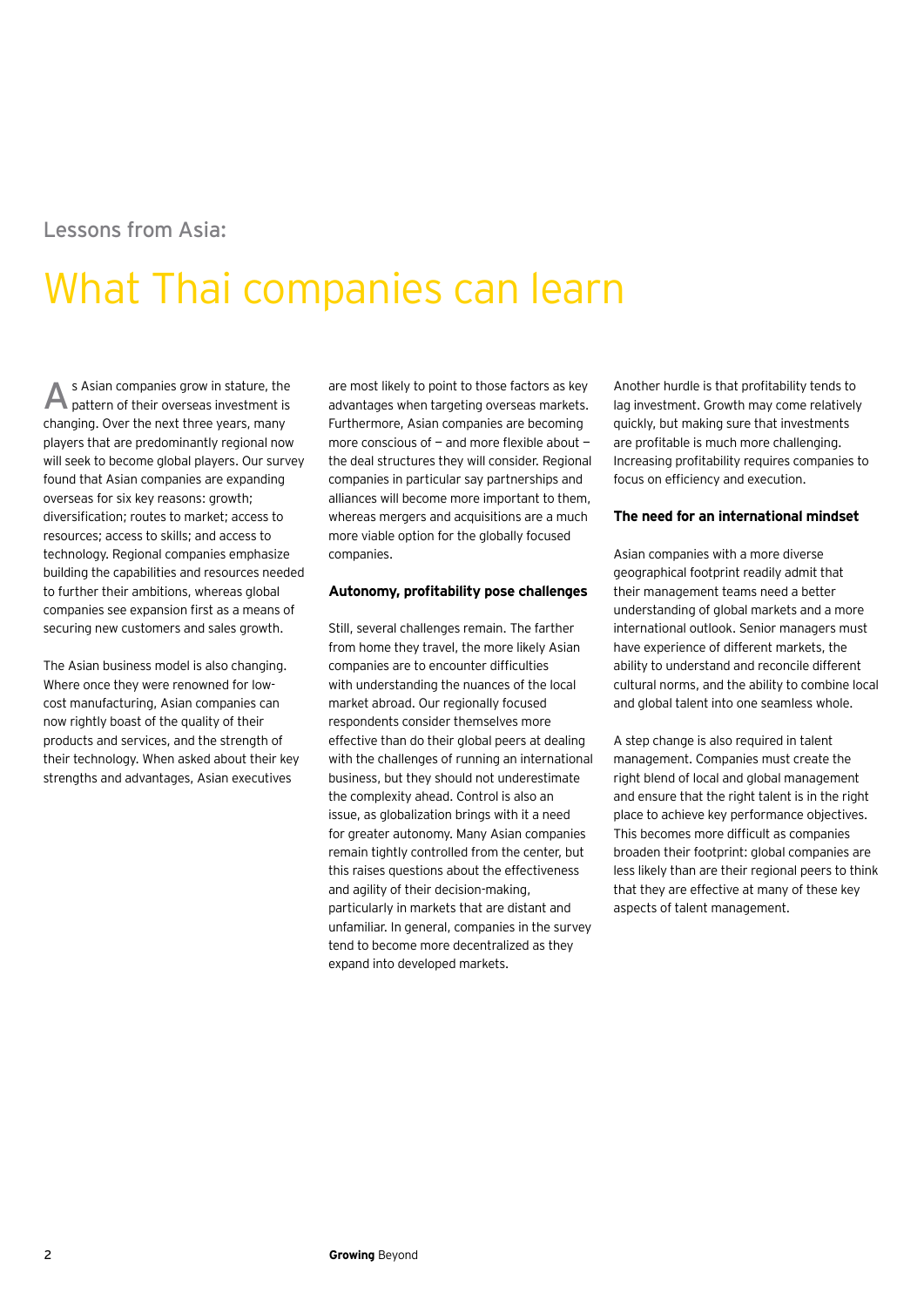

- **Rapid-growth markets from Asia represent the fastest-growing economic region in the world, with annual growth forecast at more than 6% a year.**
- **The IMF expects advanced economies to grow by just 1.4% in 2012 and 2% in 2013. The corresponding figure for East and Southeast Asia in 2013 is 7.9%.**
- **Since 2000, Asia has been the fastest-growing source of foreign direct investment (FDI). Its businesses currently produce a quarter of the world's exports (US\$3.77 trillion in 2010) and form 87 of the Fortune Global 500 largest firms.**
- **FDI outflows from East and Southeast Asia recorded a compound annual growth rate of 22.9% in 2005–2011, jumping from US\$70 billion to US\$242 billion.**
- **Investors from East and Southeast Asia are major drivers of growth in global foreign direct investment (FDI) outflows, making up 16% of the world's total FDI (up from just 7% in 2005) and driven by increased outflows from mainland China, Hong Kong (SAR), Malaysia, South Korea, Singapore and Taiwan.**
- **Intra-regional trade is expanding rapidly, reflecting the shift towards higher consumption in Asia. China leads the way in terms of outflows and destination, with growth for Indonesia, South Korea, Thailand and Vietnam close behind.**
- **Trade flows from Asia to the US and Canada, the Middle East, Latin America and Africa are expected to increase by over 10% a year up to 2020.**
- **Cross-border M&A purchases are consuming an ever-larger slice of FDI flows, with purchases from Asia reaching a record US\$94 billion in 2010.**
- **The China US trade route is forecast to see the biggest increase in the world, predicted to rise by almost US\$700 billion by 2020.**

Sources: UNCTAD, IMF, Oxford Economics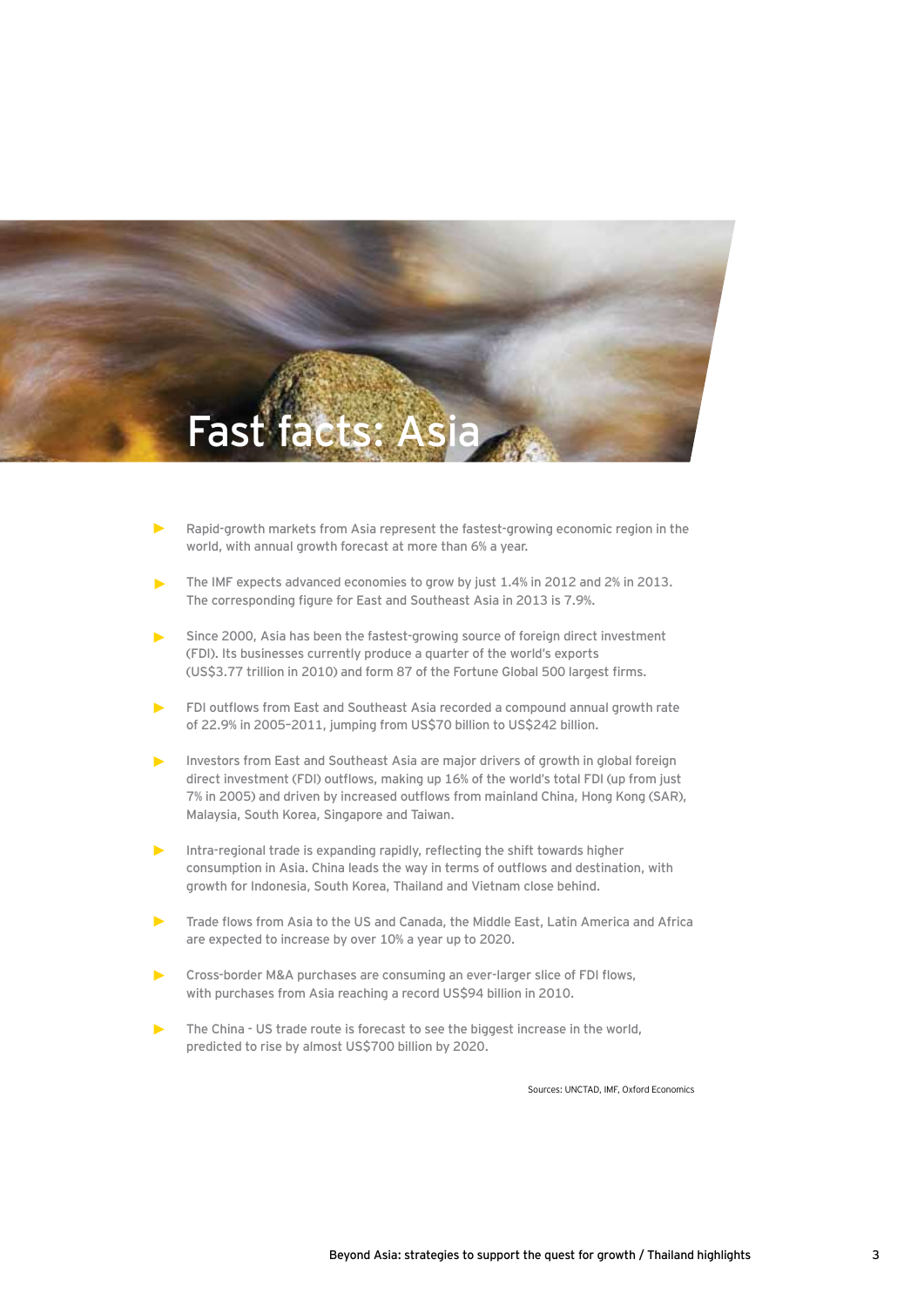

- **Thailand continues to make a steady transition toward a middle-income economy. By 2013, the Economist Intelligence Unit forecasts that GDP per capita, in purchasing power parity terms, will surpass US\$10,000 for the first time.**
- **Following widespread flooding in 2011, Thailand's economy narrowly avoided recession that year, but has bounced back sharply since, with growth of 6% in 2012**  expected. Looking ahead, the country is expected<sup>1</sup> to continue expanding by an average of 4.7% during 2013-16. Its GDP in 2011 was US\$346 billion, in real terms.<sup>2</sup> In purchasing power parity terms, it is the 25th largest economy in the world.<sup>3</sup>
- **Thailand's FDI outflow has increased sharply in recent years; it is expected to reach more than US\$18 billion in 2020, up from about US\$12 billion in 2012, according to Oxford Economics (see Figure 1).**
- **Exports are also forecast to continue growing strongly, increasing in value at an average of just over 10% per year between 2010 and 2020 (see Figures 2, 3 and 4).4**
- **Machinery and transport, along with other manufactured goods, account for nearly half of Thailand's exports today. This should remain the case over the coming decade. From a regional perspective, the strongest growth is expected within Asia, especially India (growing by an average of 15.6% per year), China (by 15.3%) and Korea (by 13.9%). However, growth is expected to be strong across all major export markets (see Figures 4 and 5).**
- **As of 2010, Thai companies exported similar volumes to both China (US\$21 billion) and the US (US\$20 billion). By 2020, China's nearly US\$89 billion will far surpass expected US demand of about US\$54 billion.5**

#### *Footnotes*

4. Oxford Economics 5. Ibid.

<sup>1.</sup> Economist Intelligence Unit

<sup>2.</sup> Ibid.

<sup>3.</sup> *CIA World Factbook*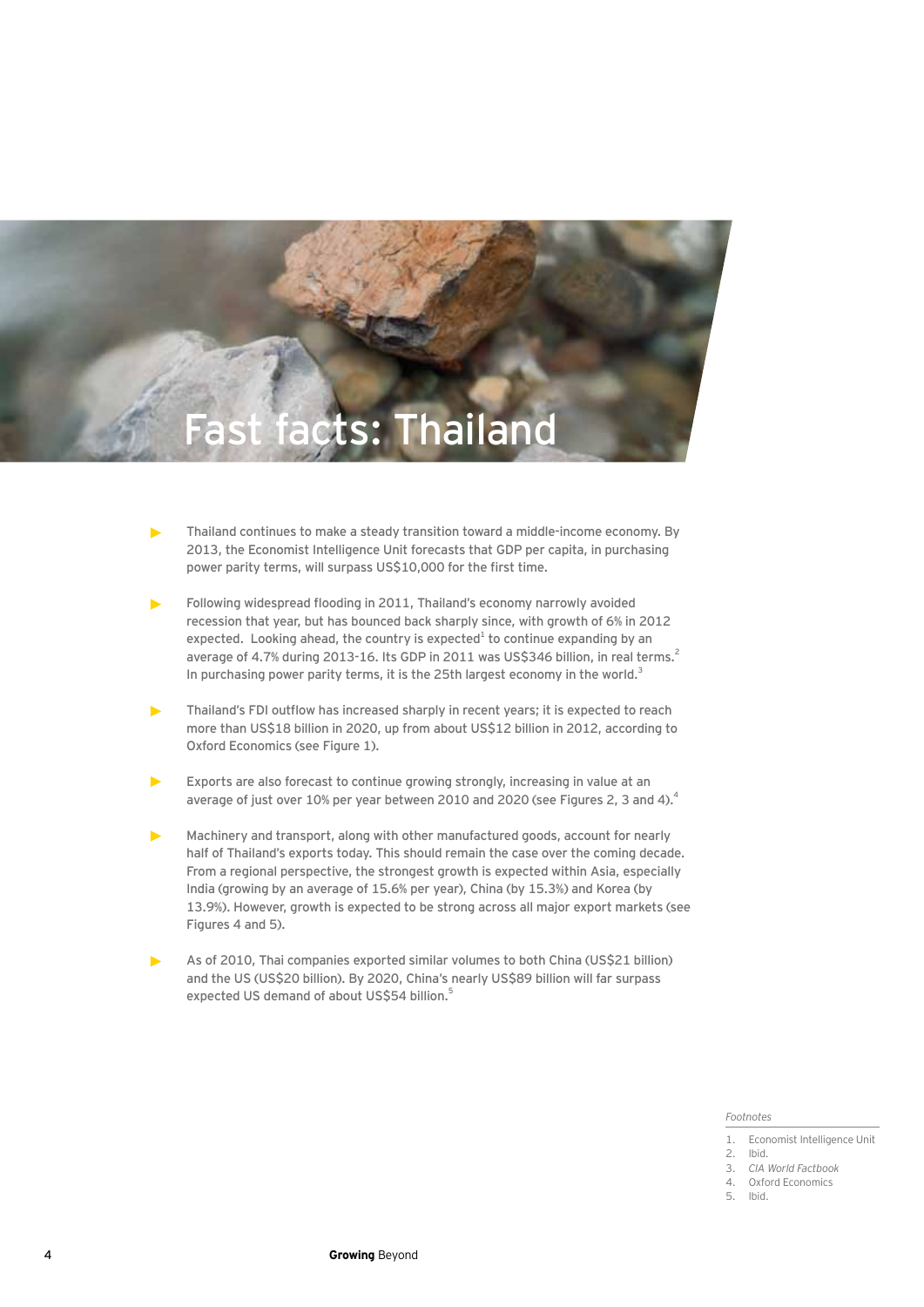## Outward bound:

# The agenda for Thai companies

he growth of Thai FDI outflow has been The growth of Thai FDI outflow has been sales growth, suggesting that for them<br>
rapid, even by emerging Asia standards. Internationalization is much more abou Between 1996 and 2004, outflow averaged just over US\$400 million per year. By 2010, however, that figure had jumped to US\$5.5 billion and in the last two years more than doubled again to US\$12 billion, helped in part by high liquidity in the banking sector. This expansion is expected to continue in the decade ahead, expanding by about 50% to reach US\$18 billion by 2020. This growth is reflected in the responses of Thai executives, who are far more likely to hold financial investments in international markets than their regional peers (60%, as opposed to 49% from the rest of the survey sample).

#### **A strong desire to move up the value chain**

The aims of Thailand's outward investments vary sharply between developed countries farther abroad and high-growth markets closer to home. For developed markets, Thai companies are firmly focussed on gaining access to intellectual property (48%) and skilled workers (44%). In both cases, these figures are well ahead of the rest of Asia. By contrast, they are looking to rapid growth markets for access to raw materials or natural resources and access to new distribution channels (both 38%). In general, Thai companies are less interested than their regional peers in finding new customers or

internationalization is much more about improved access to supplies and moving up the value chain (see Figure 6).

"Southeast Asian companies are getting smarter and realize that they can't continue playing this low-cost game because of competition. In order to maintain margins, they need to move up the value chain and they need to acquire the knowhow and the technology as part of that strategy."

Seng-Leong Teh, Transaction Advisory Services, Ernst & Young

This is consistent with another key finding from this survey, which is that Thai executives see their ability to innovate as their biggest advantage in operating abroad. This is cited by 40% of respondents, compared with just 29% for the overall survey (see Figure 7). The local electronics industry, for example, produces 35% to 40% of all hard drives in the world. In the INSEAD 2011 Global Innovation Index, Thailand is ranked 33rd out of 125 countries in terms of its market sophistication and 25th in terms of business sophistication. However, further progress is still needed. In the same Index, it ranks relatively poorly on research and development in particular, coming in 83rd overall.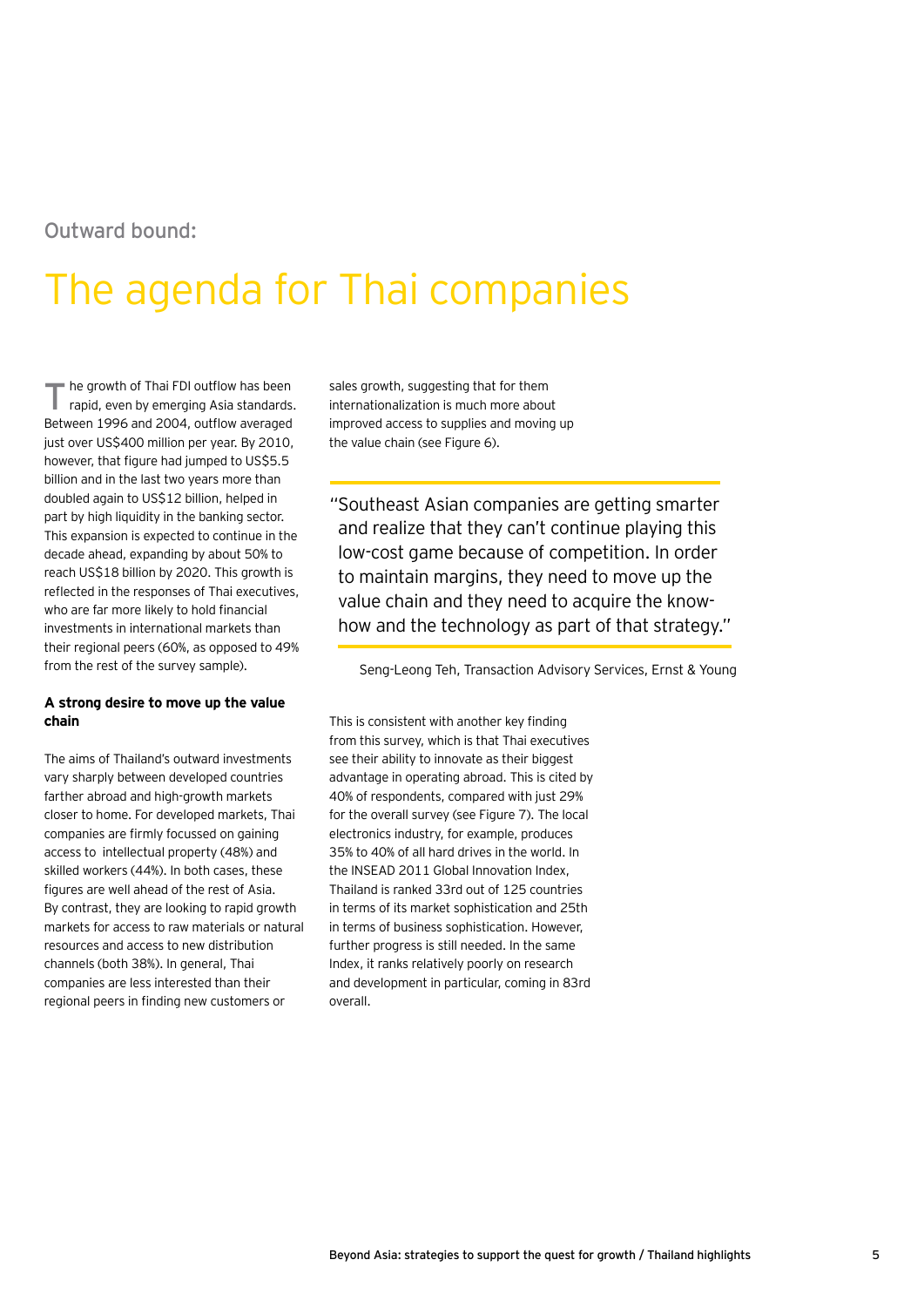"Asian firms face a lot of issues around the fact that they don't have international management that's experienced. On the other hand, the advantage Asian firms have is that they don't have baggage. Therefore they're very flexible and they don't have the same kind of heritage to protect in terms of brand and the expectations of shareholders."

> Peter Williamson, Professor, International Business, Judge Business School, University of Cambridge

This survey also reveals some concerns that are particularly relevant for local companies seeking to move up the value chain. Sixty percent of respondents cite a poor understanding of global supply chain issues as a leading area where management needs more knowledge or insight in order to succeed internationally (combined with 41% overall), suggesting that many companies will experience a steep learning curve as they seek to tap into sources of raw materials in developing countries (see Figure 8).

#### **Despite greater market entry flexibility, Thai companies still prefer tighter control of regional operations.**

Thai companies are more flexible about the modes of entry they employ for forays into the rest of Asia, as compared with their regional peers. They are almost equally likely to use their own local sales, distribution or sourcing desks (42%), partnerships or alliances (40%) or joint ventures (38%). More than one-third (34%) are ready to use outsourcing in the region, well ahead of the survey average (24%). This is less the case

for developed markets and non-Asian rapid growth markets, though. Thai respondents are more wedded to local desks or direct export than are their Asian peers and less willing to contemplate other arrangements.

Thai executives are also more likely to try to maintain far more direct control of foreign operations than their Asian counterparts. Six in 10 Thai companies tightly control developed market activities from their head office; 52 percent do the same for operations in the region. In both instances, they are well ahead of the survey average (see Figure 9). As a result, only 10% say they are very effective at empowering local decisionmakers.

#### **Greater efforts to internationalize management will likely be needed.**

Thai executives are more likely than average to believe that their corporate leaders have a good understanding of international markets. Forty percent of executives say their corporate leadership needs more such knowledge, with 46% strongly agreeing that top management has sufficient work experience outside Thailand. Both results are much better than the survey average. However, many show concern that this knowledge is not being applied effectively. Only 32% strongly agree that top management has an international outlook on decision-making and over half (52%) believe that understanding of local cultures and practices is limited for their senior management.

Similarly, Thai companies do not appear to be using their international expansion as a way to internationalize managerial talent an effective way to make corporate culture more global. Only 10% expect to emphasize international recruitment for the management team, less than half of the figure for the survey as a whole (23%), and far fewer than the 60% who will rely on internal development (see Figure 10).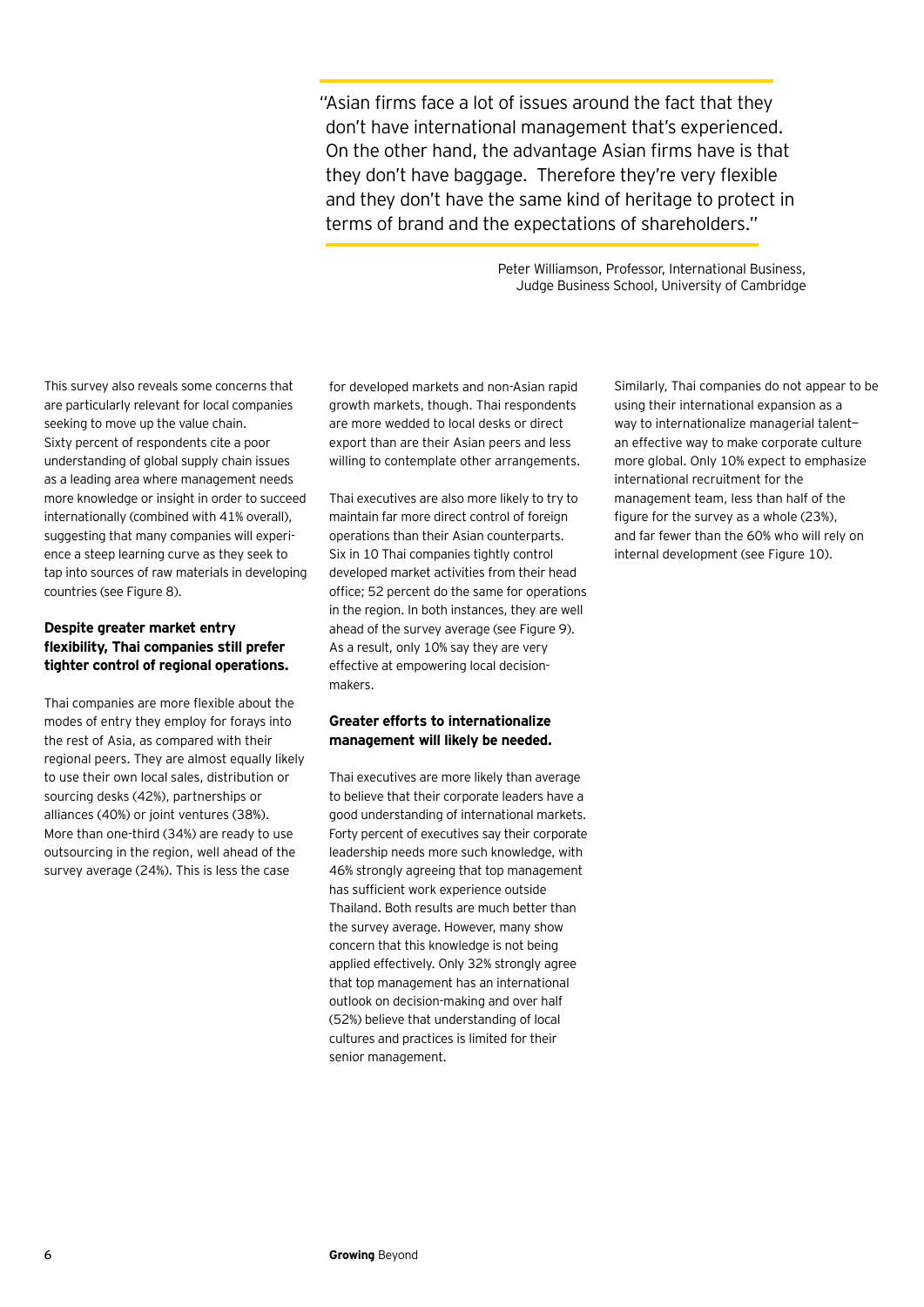### International expansion:

# Business implications for Thai companies

enturing into international markets **V** enturing into international markets **Enable greater local autonomy.** Greater brings both significant opportunities and geographic scale makes it more difficult significant challenges. As our survey of Asian outbound investment shows, the business implications of growth — and the strategies to manage them  $-$  are quite different for global and regional players and need to be explored carefully. The following are some key tactics we have identified:

**For regional companies**

#### *Consider the implications of greater*

*competition.* As companies from both inside and outside Asia continue to target the region, this will increase competition — for assets, talent, resources and customers. Regional companies need to consider the impact of this trend on their prospects.

*Build capabilities for international expansion.* 

Regional companies seeking to build a global footprint must ensure that they get the basic capabilities in place before making bold moves. They need managers who have an understanding of international markets, and core functions, like finance, HR and IT, that can support multiple markets.

*Leverage global resources.* Regional companies will be under greater pressure to ramp up their innovation, product and service mix and talent pipelines. By building partnerships with companies outside Asia, or acquiring companies with the right resources and expertise, regional companies can leverage global resources to ensure that they remain globally competitive.

geographic scale makes it more difficult to control from the center. Companies should therefore consider devolving greater autonomy to regions, but do so within a set of parameters and risk frameworks.

**For global companies**

*Put in place robust risk management.* Enable entrepreneurship and autonomy at a local level but do so within a set of parameters and rules that give business leaders at headquarters comfort that the company's values are being upheld. A robust risk system will also provide early warning of problems on the periphery of the organization.

*Improve profitability.* For many globally focused Asian companies, the priority remains investment and growth. But profits have not kept pace with revenue, as our survey consistently shows. As Asian companies' investments mature, they will need to do more to introduce efficiency and increase productivity.

#### *Focus on different modes of investment.*

There has been a new wave of mergers and acquisitions in developed markets as Asian companies seek brands, know-how, technology and intellectual property. Globally focused companies are bolder than their regional counterparts in conducting mergers and acquisitions or greenfield investments to drive growth, but will still need to identify the right partners and to maximize value.

#### *Make the corporate culture more*

*international.* By recruiting managers with experience of different markets, reducing reliance on expatriate workers, and putting in place global talent management programs that enable the flow of key talent around the world, companies can disseminate best practice and create a more international workforce.

*Choose where functions should be global or local.* Companies need to think about where they can derive economies of scale without compromising local relevance. Functions such as finance, HR and IT are often good candidates for centralization. It is also possible to create platforms for services that are delivered locally.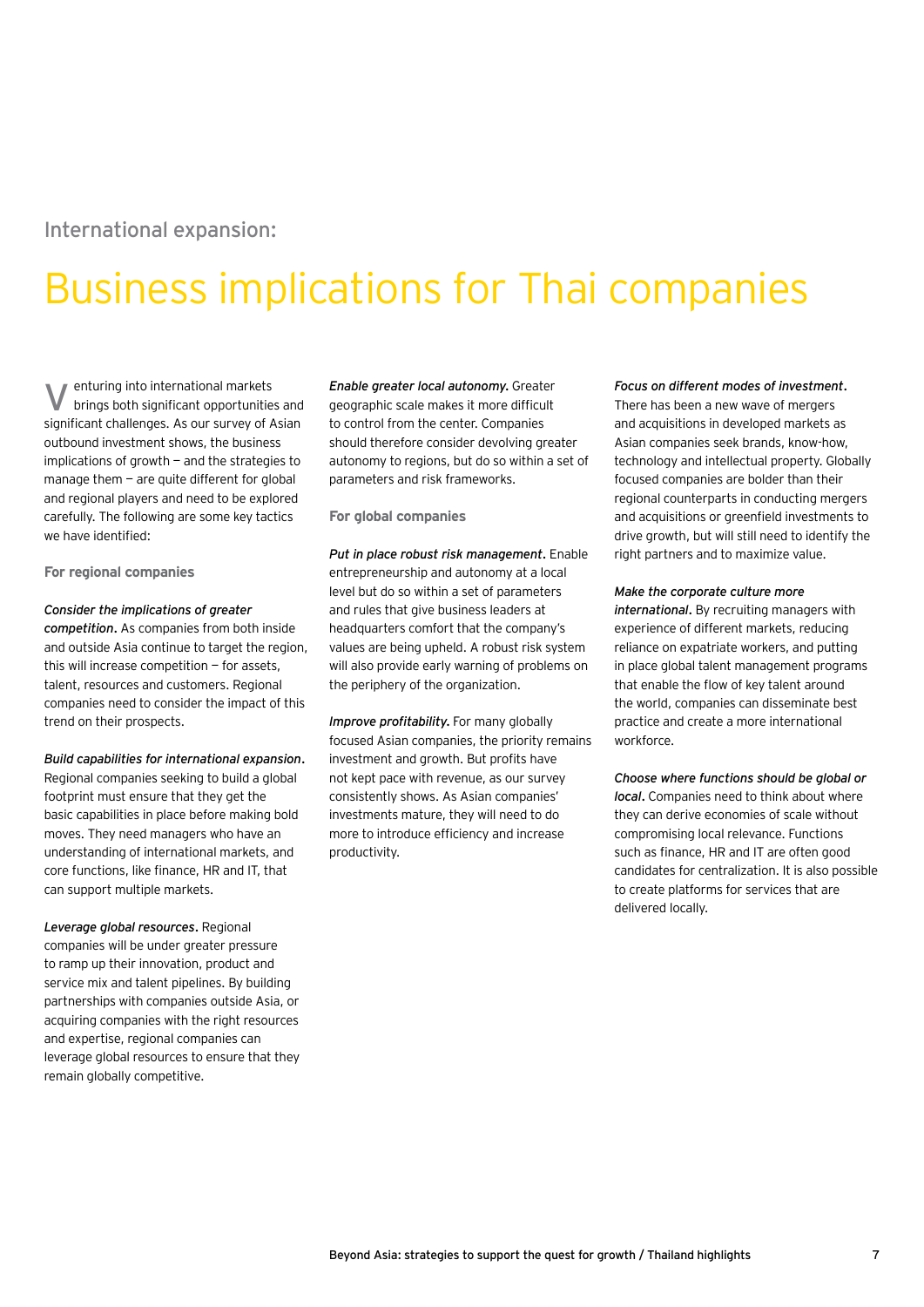## What do these trends mean for Thai companies?

he trends outlined within our research hold a number of implications for Thai businesses seeking to expand abroad. Some of the most important of these include: **T**

*Increased competition from abroad will not be restricted to price.* Thais will not be the only ones looking for resources abroad. There will be growing competition for assets as regional rivals also seek new growth. The nature of competition is also changing as Asian companies move away from low costs to focus on product and service quality. Improving all aspects of innovation will be crucial to success.

*New patterns of investment and trade flows will emerge.* Rising wages and input costs will force companies to think differently about how and where they choose to compete. The expansion of supply chains globally will require new skills and capabilities inside companies. New partnerships and strategic alliances will also need to be sought out to further expansion plans, making partner selection crucial to success.

*Companies will need to rethink their organizational design and operating models in response.* Executives need to consider how to combine local relevance with global scale. Greater autonomy at a local level may require a rethink of how companies are structured. Managing talent internationally may mean reconsidering HR and executive search policies.

"The transition from a local or regional company to a global company relies heavily upon appropriate logistics planning. Oftentimes, Asian companies expanding into global markets will be competing against other companies that have been operating globally for a number of years. To be successful, Asian companies will need to make this transition seamlessly such that their costs and therefore pricing can remain competitive on a global scale."

Channing Flynn, Global Technology Tax Leader, Ernst & Young

*Careful consideration will be needed about how to move from investment to profitability.*  Companies will need to be clear about how and when they will achieve a return on investment, as overseas expansion can bring complexity and higher costs. Rigorous performance management will be essential to ensuring that managers are clear about what they need to achieve and by when.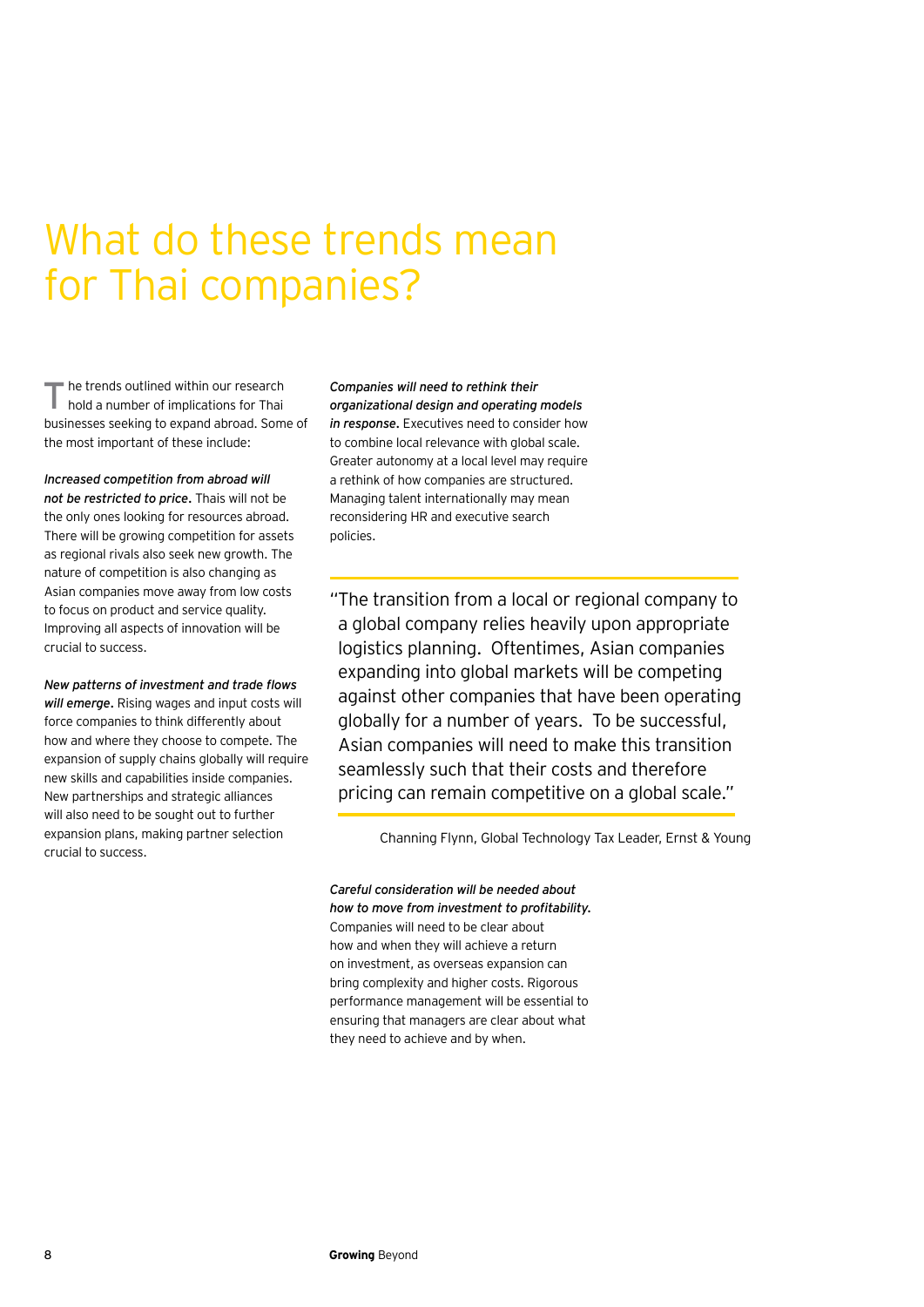

#### Figure 1: Outward FDI is expected to rise rapidly for Thai companies



Figure 2: Annual growth in Thai merchandise exports outside of Asia, 2010-2020



Shown: Per annum percentage growth in exports.

Source: *Oxford Economics.* Shown: Outward FDI, US\$b.



#### Figure 3: Thai merchandise exports, 2010-2020

### 2010 2020

Figure 4: Thai exports by sector, 2010-2020



Note: Export value by destination market, US\$b.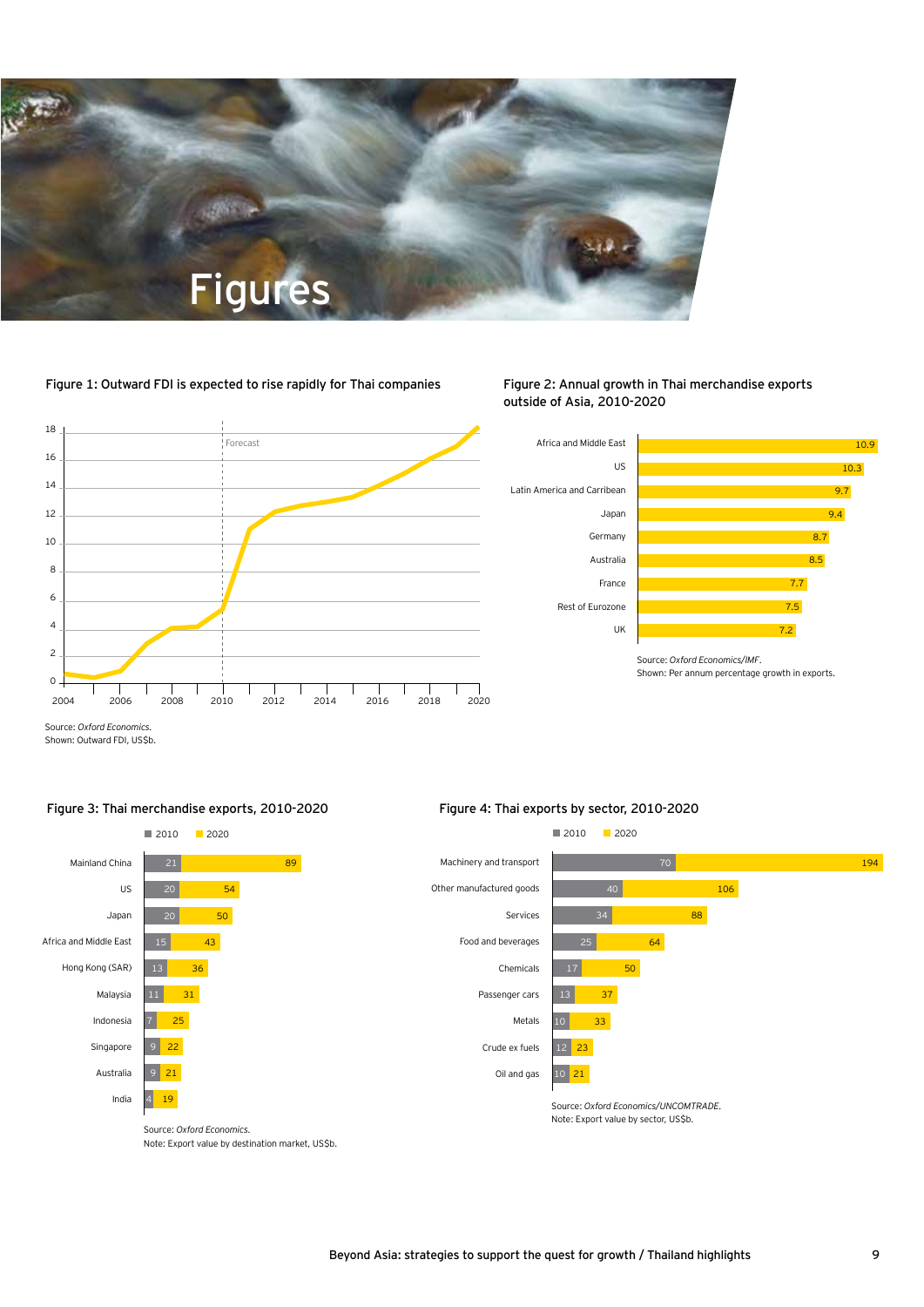

#### Figure 5: Annual growth in Thai merchandise exports within Asia, 2010-2020

Figure 6: The benefits of international expansion go beyond sales growth alone *What are the most important benefits you would be looking to achieve through* 

*international expansion in developed markets and rapid growth markets?*



Source: Ernst & Young *Beyond Asia* survey.

Shown: Percentage of respondents. Thailand (50), all respondents (617).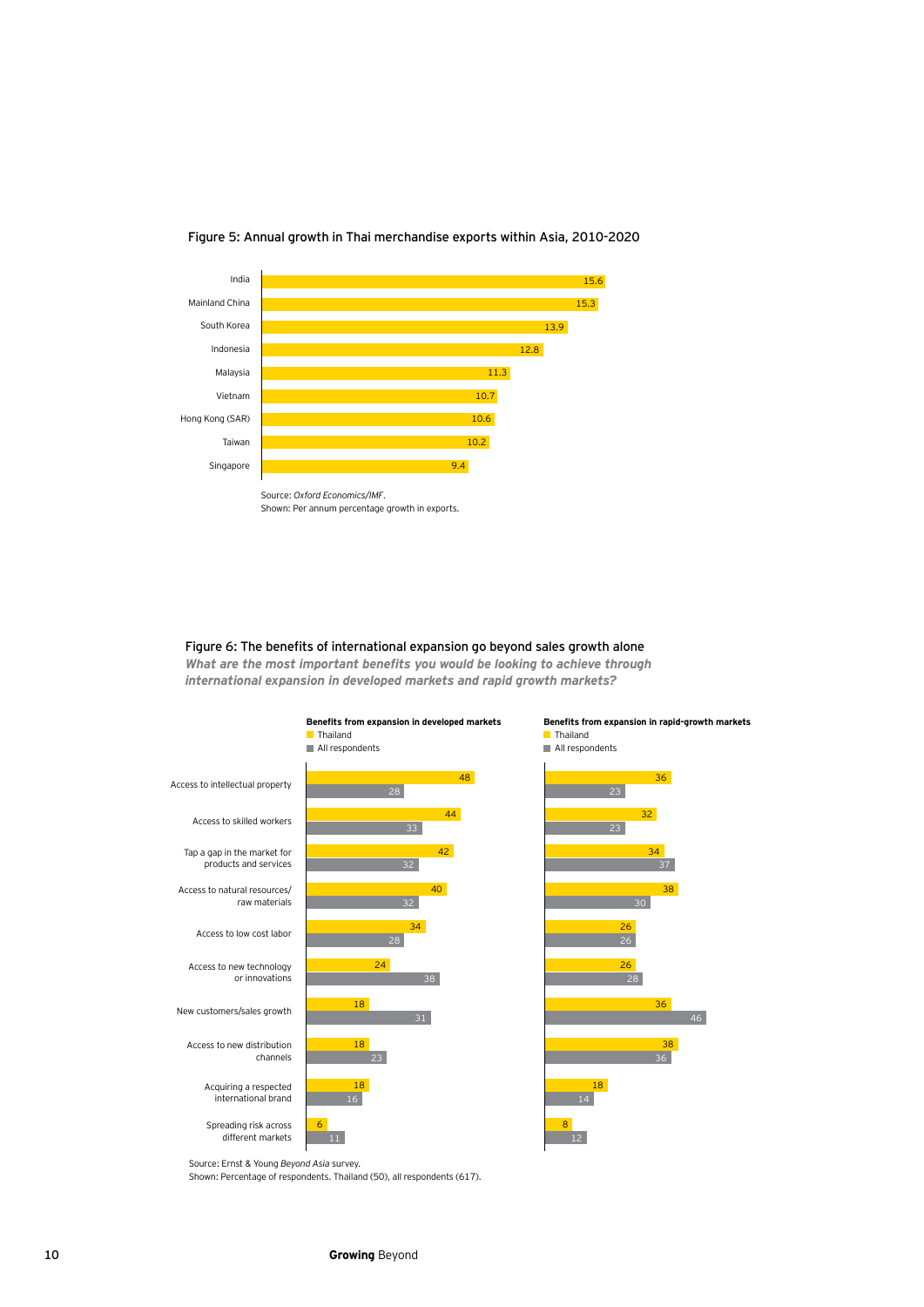#### Figure 7: Thais see innovation as their leading asset

*What are your companies most relevant strengths and advantages as it targets international markets for sales and investment?*



Source: Ernst & Young *Beyond Asia* survey.

Shown: Percentage of respondents. Base: Thailand (50), all respondents (617).

#### Figure 8: Supply chain issues and strategic hiring are important areas where Thai corporate leaders need to develop expertise

*Where does your organization's top management team need more knowledge or insight to be successful in today's global marketplace?*



Source: Ernst & Young *Beyond Asia* survey.

Shown: Percentage of respondents. Base: Thailand (50), all respondents (617).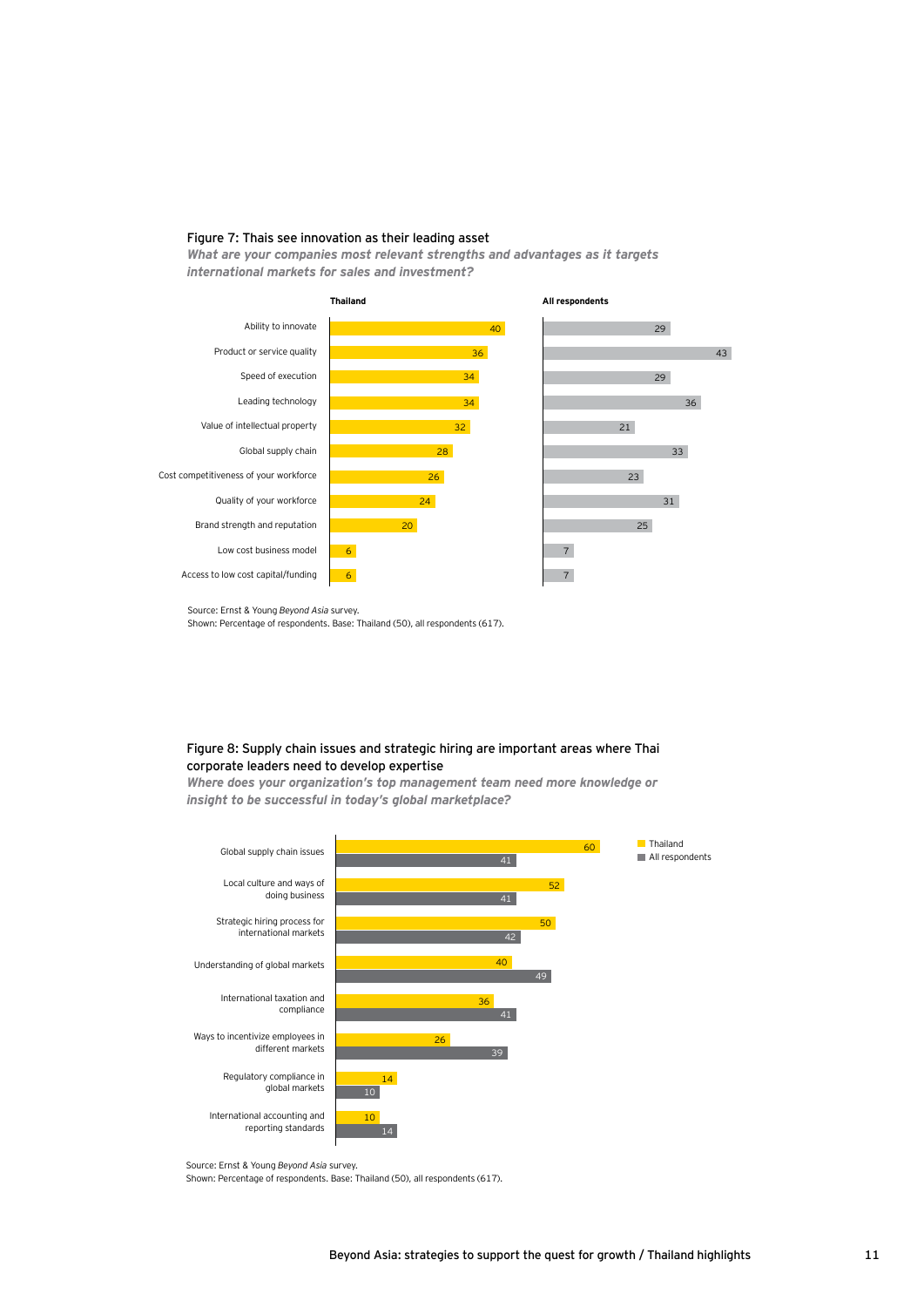#### Figure 9: Thai companies are more likely to control international operations from head office, as compared with their regional peers

*Which description best fits your company's international strategy in East or Southeast Asia? And in developed markets?*



Source: Ernst & Young *Beyond Asia* survey.

Shown: Percentage of respondents. Base: Thailand (50), all respondents (617).

#### Figure 10: Thai companies are far more averse to recruiting managerial talent from new international markets

*Where does your organization's top management team need more knowledge or insight to be successful in today's global marketplace?*



Source: Ernst & Young *Beyond Asia* survey.

Shown: Percentage of respondents. Base: Thailand (50), all respondents (617).